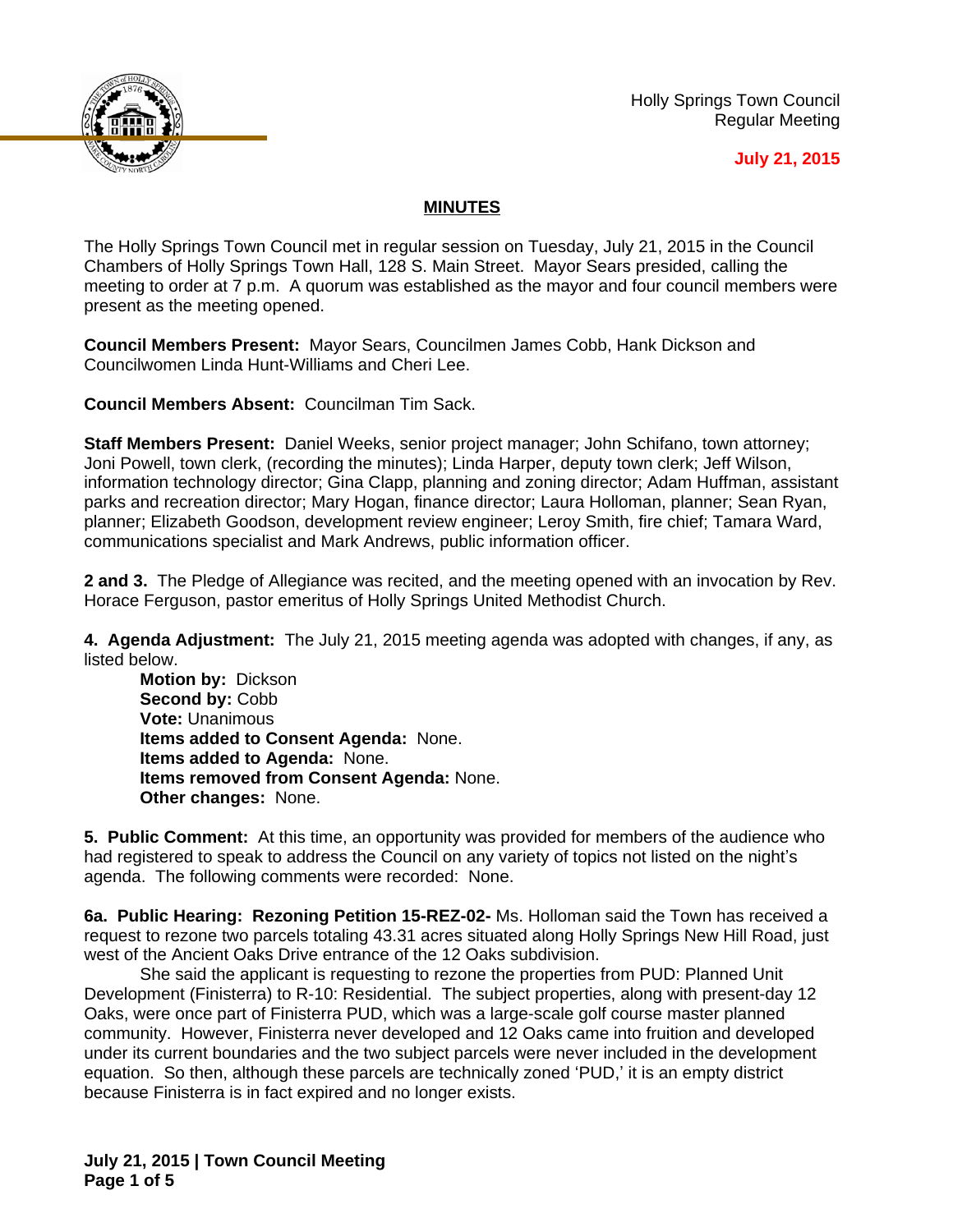With that explanation completed, Mayor Sears opened the public hearing. The following input was recorded:

Tom Spaulding, Spaulding and Norris—Mr. Spaulding, representing the landowner, addressed the Council to speak in favor of the rezoning request, saying the property is absolutely suited to be zoned residential since it not only is surrounded by residential property but because the Comprehensive Plan designates it as such. He also said that development of the property would provide the town with a much-needed extension of water and sewer utilities into the area.

There being no further input, the public hearing was closed.

**Action #1:** The Council approved a motion to accept the following statements as being true: *"The requested zone map change from PUD to R-10 is consistent with the Vision of Holly Springs Comprehensive Plan since the Vision Holly Springs Comprehensive Plan encourages the development of residential uses and indicates these properties as Residential on the Future Land Use Map. The R-10: Residential District will provide for residential uses and residential lot sizes consistent with the existing uses and existing lot sizes in the surrounding area."*

**Motion by**: Dickson **Second by**: Cobb **Vote:** Unanimous.

**Action #2:** The Council approved a motion to adopt ordinance 15-REZ-02 to approve and enact Zone Map Change Petition #15-REZ-02 to change the zoning of 43.31 acres of Wake County PIN #'s 0639534949 and 0639642273 from PUD to R-10: Residential as submitted by Spaulding & Norris, PA.

**Motion by**: Cobb **Second by**: Dickson **Vote:** Unanimous. *A copy of Ordinance 15-REZ-02 is attached to these minutes.*

**6b. Public Hearing: Rezoning Petition 15-REZ-03 -** Mr. Ryan said the Town has received a request to rezone two parcels of land totaling 14.87 acres situated along West Holly Springs Road, southeast of the Oak Hall Planned Unit Development, near the intersection with Blalock Street.

The applicant is requesting to rezone the properties from R-8 CU: Residential Conditional Use to R-8: Residential in order to remove one of the conditions approved as part of the previous conditional use rezoning. The properties were approved for a development options subdivision named "Downton" in 2014.

He said the zoning conditions are offered by the property owners to be placed on the property and are not required by the Town. A conditional use district allows the petitioner to place specific conditions on the property that are more restrictive than the minimum zoning regulations in the Town's Unified Development Ordinance. Once a petitioner has placed such conditions with the zoning map change request, they cannot be removed or modified to reduce the restriction. During the review and consideration process the petitioner may add additional conditions or make the proposed conditions more restrictive; however, additional conditions or regulations cannot be added to the petition by planning board or Town Council, nor can either board request additional conditions.

With that explanation completed, Mayor Sears opened the public hearing. The following was received via email Tuesday morning July 21 for inclusion in the public hearing comments of record:

Marc Cozzens, 313 Hallwood Ct. - Mr. Cozzens said in his email, "Of what I can recall, Lennar was supposed to develop this piece of property with detached garages and because the current house buying public wish to have their garage attached to the house and they have backed out of the project. A new developer has now come in to propose attached garage housing; and I have no issues with that; the adjoining Oak Hall community that I'm a part of has the same arrangement. The issue I have is that the density or number of uses allowed was set (I think) at 33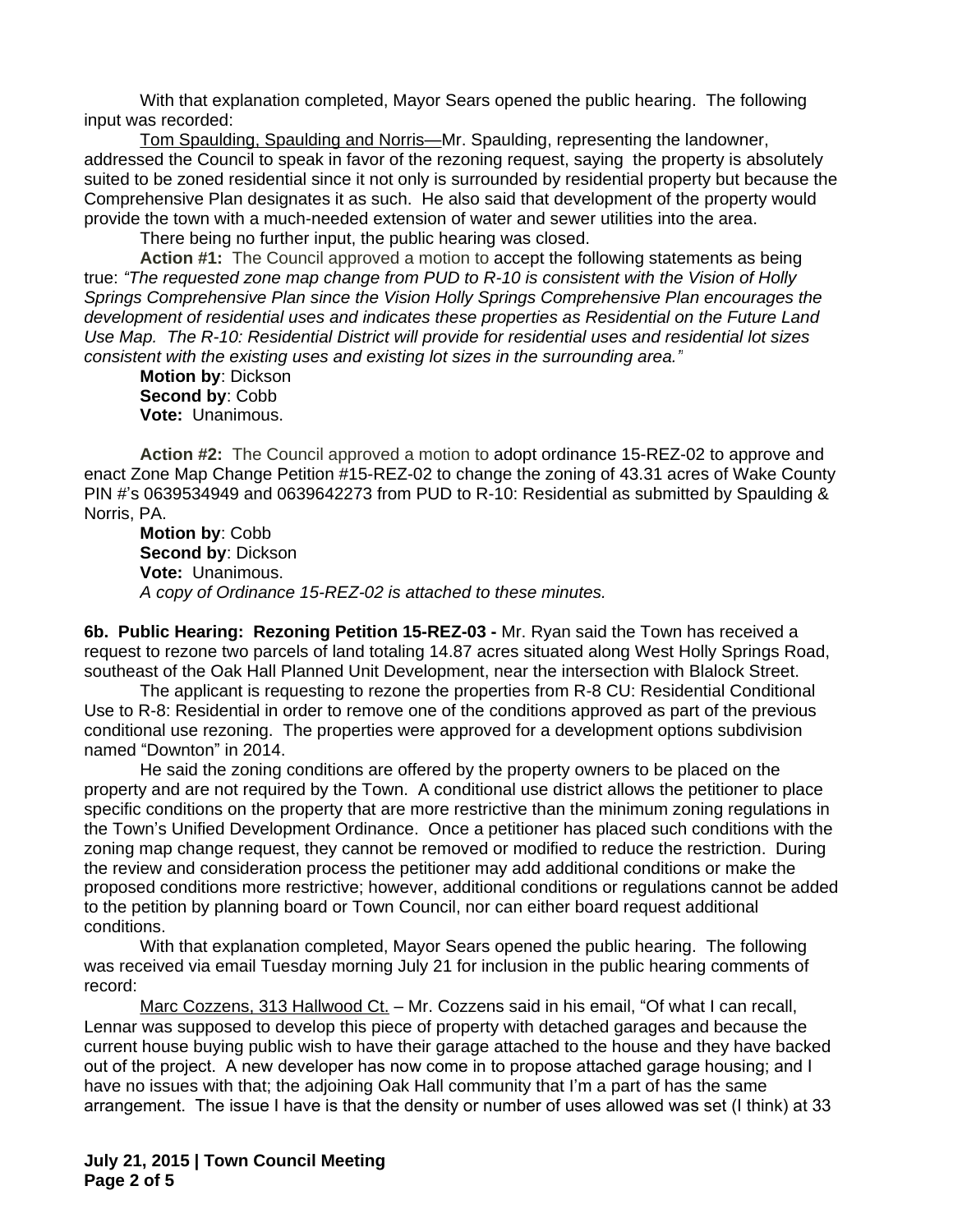units and that the new developer would like some additional units. Whatever the number of houses to be built with the previous developer was agreed on, I believe that the same number should be kept as a maximum and no additional units should be allowed. I'm t sure if there will be any civil or layout plans to be presented tonight but I hope that the council will consider that the current number of houses allowed will be transferred to the new developer."

The following input was recorded from speakers at the meeting:

Peter CKnossen -- Mr. CKnossen addressed the Council to explain why the rezoning is being sought. He said the previous owner had requested the condition; however, it appears the current market does not support detached garages. For that reason, the rezoning request to remove the previously approved condition that the lots would have detached garages is being addressed.

There being no further input, the public hearing was closed.

Councilwoman Williams said she had a concern about on-street parking. Staff responded that the homes would be required to have two off-street parking spaces per lot and that the residential streets that are being required are not designed for on-street parking.

 **Action #1:** The Council approved a motion to accept the following statements as being true: *"The requested zone map change from R-8 CU to R-8 CU is consistent with the Vision of Holly Springs Comprehensive Plan since the Village District Area Plan encourages the development of residential uses and indicates these properties as Residential on the Future Land Use Map. The R-8 CU: Residential Conditional Use District will provide for residential uses in the Village District and will expand upon the already built environment of the Village Core."*

**Motion by**: Williams **Second by**: Dickson **Vote:** Unanimous.

**Action #2:** The Council approved a motion to adopt ordinance 15-REZ-03 to approve and enact Zone Map Change Petition #15-REZ-03 to change the zoning of 14.87 acres of Wake County PIN #'s 0649735899 and 0649739880 from R-8 CU: Residential Conditional Use to R-8 CU: Residential Conditional Use as submitted by JVI Development, with the following conditions offered by the petitioner:

- 1. The minimum lot size shall be 5,000 square feet.
- 2. The use of vinyl siding shall be prohibited except for accent elements and soffits.
- 3. All homes shall have change in elevation of roof ridge or change in direction of roof ridge.
- 4. All homes shall have a foundation landscaping package.
- 5. All homes shall have façade modulation.
- 6. All homes shall have roof overhangs a minimum of 12 inches on all elevations.

7. All homes shall have a decorative or carriage style garage door. **Motion by**: Dickson **Second by**: Cobb **Vote:** Unanimous.

*A copy of Ordinance 15-REZ-03 is attached to these minutes.*

**6c. Public Hearing: 15-UDO-02 Unified Development Ordinance Amendment-** Mr. Ryan said the Town has received a request for a Unified Development Ordinance text amendment to UDO Section 2.02 R-20 Residential District. The amendment would be to allow communication relay towers by special exception use in the R-20 zoning district. If adopted, any proposed communication relay tower would be subject to the development standards contained in UDO Section 2.02 R-20 Residential District and the additional development standards contained in UDO Section 8.01 Special Regulations for Wireless Telecommunications Facilities. As a special exception use, any proposal would be subject to review by the Planning Board and approval by the Town Council after a public hearing.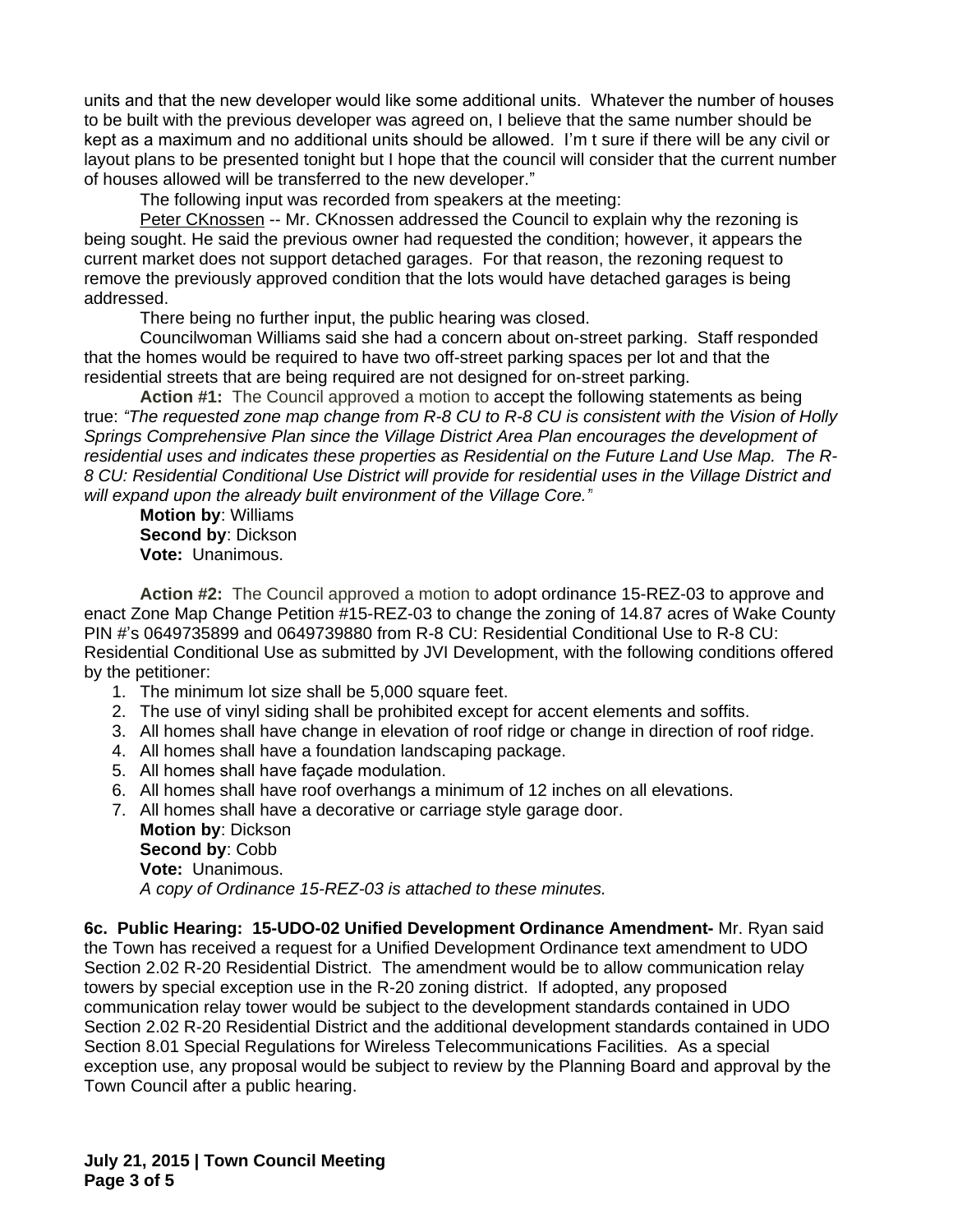With that explanation completed, Mayor Sears opened the public hearing. The following input was recorded:

Gray Styers – Representing the applicant, Mr. Styers addressed the Council to explain that the special exception use would provide the Council with the opportunity to decide whether a particular location is acceptable as a location for a tower. He noted that towers provide improved telephone service for residents.

There being no further input, the public hearing was closed.

**Action #1:** The Council approved a motion to accept the following statements as being true: *"The requested UDO text amendment is consistent with the Vision Holly Springs Comprehensive Plan. The proposed UDO amendment provides the tools necessary for staff and the development community to implement the goals and objectives stated in the Plan."*

**Motion by**: Williams **Second by**: Cobb **Vote:** Unanimous.

**Action #2:** The Council approved a motion to adopt ordinance 15-08 to approve and enact UDO Text Amendment #15-UDO-02 to modify UDO Section 2.02 as submitted by Skyway Towers, LLC.

**Motion by**: Williams **Second by**: Cobb **Vote:** Unanimous. *A copy of Ordinance 15-08 is attached to these minutes.*

**7. Consent Agenda:** The Council approved a motion to approve all items on the Consent Agenda. The motion carried following a motion by Councilman Dickson, a second by Councilman Cobb and a unanimous vote. The following actions were affected:

7a. Minutes – The Council approved minutes of Town Council meetings held May 19 and July 7, 2015.

7b. Greenscape Contract – The Council approved to enter a two-year contract with Greenscape for landscaping services at town facilities.

7c. Six Month Extension – The Council approved to grant a six-month extension for 12-DP-02 for New Hill Place Apartments to extend the expiration date from March 19, 2015 to September 19, 2015 as requested by Mike Hunter of Spring Investors, LLC.

7d. Resolution 15-24 – The Council adopted Resolution 15-24 designating signatories for the Town's accounts at Yadkin Bank. *A copy of Resolution 15-24 is attached to these minutes.*

 **8. Other Business:** None resulting in Council action.

 **9. Manager's Report:** None resulting in Council action.

**10. Closed Session:** The Council approved a motion to enter into Closed Session, pursuant to North Carolina General Statute 143-318.11(a)(5) to discuss acquisition of real property for right of way at Avent Ferry and the Hwy. 55 Bypass and for downtown development.

## *General Account – Closed Session July 21, 2015*

In Closed Session, the Town Council talked about the right of way acquisition settlement authority for the residential property at Avent Ferry Road and the Hwy. 55 Bypass.

Mr. Schifano suggested a purchase price of \$19,000, which, he said, would be in keeping with the sales price per square foot of property in the area.

The Council approved a motion to authorize the Town Attorney to offer \$19,000 to the owners of property located at the corner of G.B. Alford Highway and Avent Ferry Road for the right of way taking in the Avent Ferry Road improvement project.

**July 21, 2015 | Town Council Meeting Page 4 of 5**